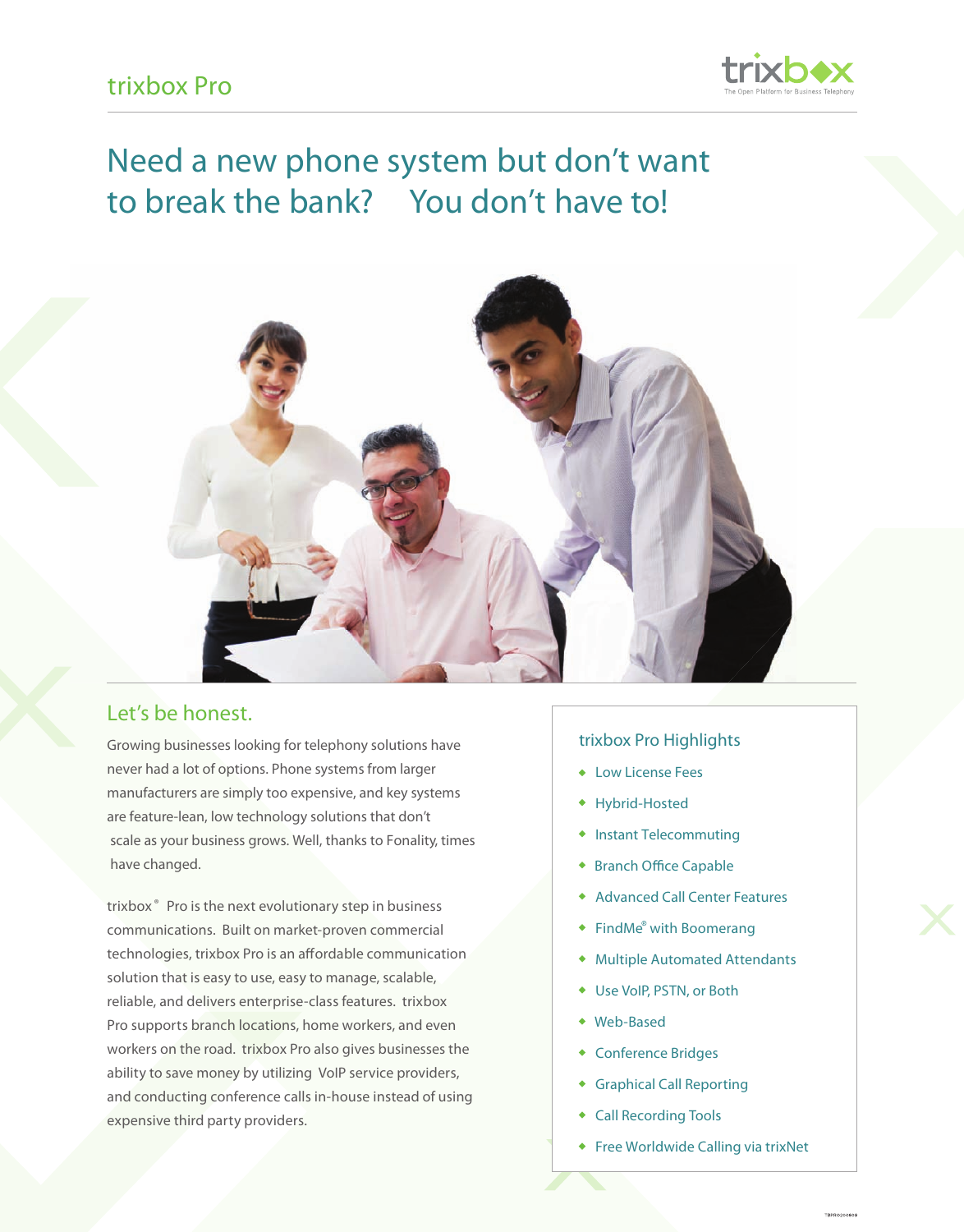## trixbox Pro





trixbox Pro Standard Edition (SE) is our base hybridhosted telephony solution for small businesses that need enterprise-class features. trixbox Pro SE includes features such as: a powerful and intuitive web interface for both administrators and users, auto-attendant, voicemail-to-email, music on hold, a spell-by-name directory, simplified co-branding, and more. trixbox Pro SE also comes with HUD Personal.



Enterprise Edition

A step up from trixbox Pro SE, trixbox Pro Enterprise Edition (EE) contains all of the features of Standard Edition, but adds conference bridges, multiple auto-attendants, paging, intercom (group + individual), group permissions, full reseller re-branding capabilities, and more. trixbox Pro EE also comes with HUD Team which adds presence management, drag and drop call control, private enterprise chat, interactive desktop alerts, and more.



Call Center Edition

trixbox Pro Call Center Edition (CCE) builds on the powerful features of both SE and EE by adding advanced call center capabilities at an unbelievably low price. Designed for companies with 2 - 200 agents, CCE adds robust ACD and IVR capabilities with unlimited queues, skills-based routing, realtime queue statistics, graphical reports, web-based recording access, and more. trixbox Pro CCE comes with HUD Agent and adds advanced agent capabilities such as on-the-fly recording, call barge, call monitor, CRM integration, and one-touch agent login.



trixbox Unified Agent Edition (UAE) provides the powerful features of Call Center Edition, plus advanced features to those customers who also utilize Salesforce SFA. Designed to fully integrate with Salesforce SFA, UAE automates communication between your phone system and CRM system and adds advanced features such as Deal-size (\$) Alert, Improved Screen Pops, and Click-to-Call. Managers are given full visibility into their reps' activities with Automated Call History, Lead Management Reporting, and Outbound Call Reports.

# trixbox Pro is:

#### Affordable for businesses of all sizes

With four trixbox Pro editions available at a low licensing fees, even the smallest business can afford an enterprise-class phone system.

#### Easy to Use and Manage

trixbox Pro's user-friendly web-based control panel allows businesses to customize their phone system on the fly including adding, moving, and changing extensions as well as how your incoming phone calls are routed.

#### Hybrid-Hosted

trixbox Pro is a hybrid-hosted phone system that offers the reliability of a premise solution and the cost effectiveness and mobility of a hosted solution. Our hybrid-hosted architecture proactively monitors and maintains your system to ensure that your system is always humming.

#### Scales As You Grow

trixbox Pro has been designed, and thoroughly tested, for both single-site businesses with basic telephony needs to national corporations with distributed call centers that need advanced presence management and communication tools.

#### Market-Proven

trixbox Pro is derived from our time-tested PBXtra product that is currently deployed in thousands of businesses around the world. This software has received unparalleled industry recognition including: 2007 Product of the Year by Communications Solutions, 2005 and 2007 Product of the Year and 2006 Editor's Choice from Internet Telephony Magazine, and 2005 Editor's Choice and Best IP-PBX for SMBs from Network Computing.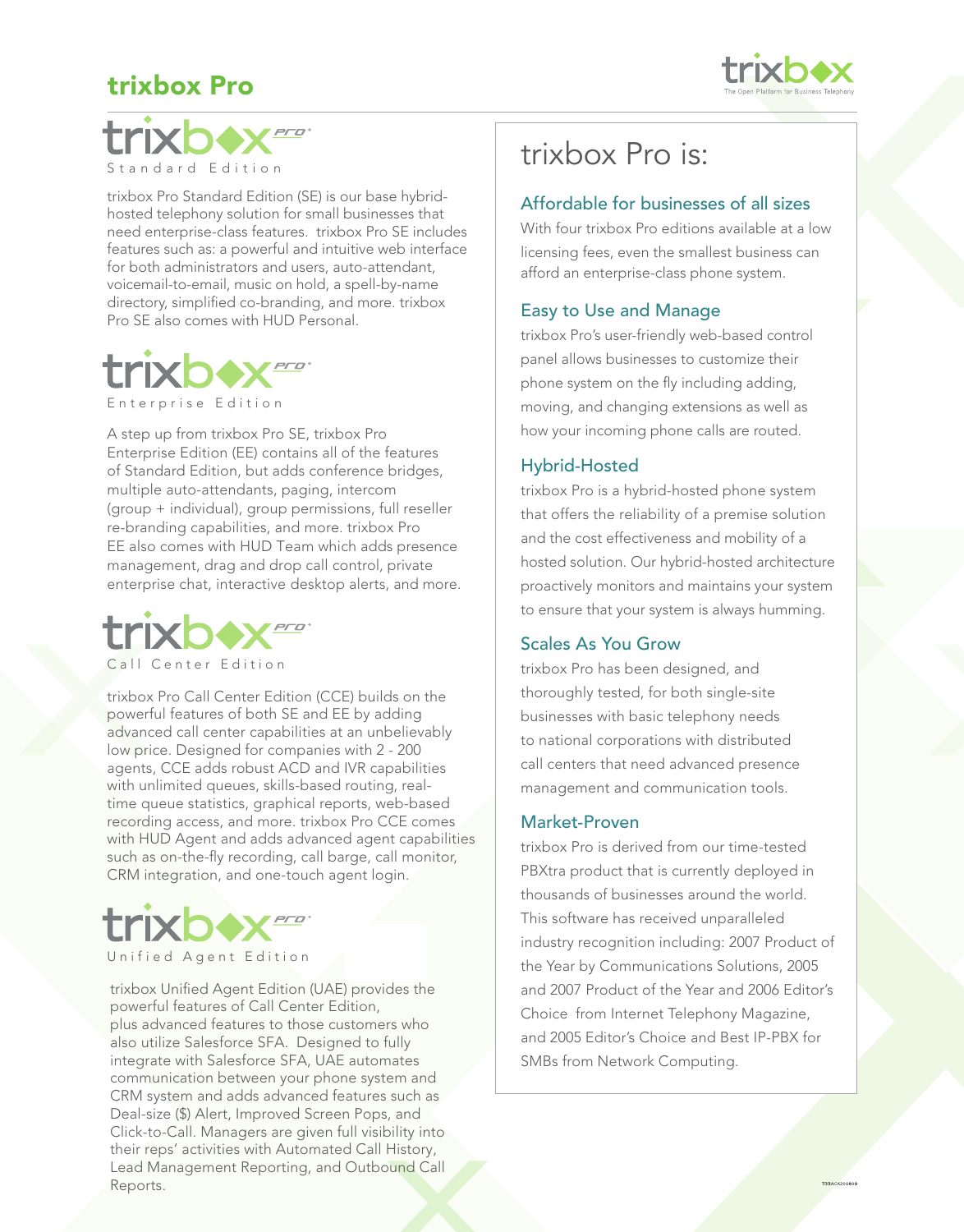## trixbox Pro





### Heads-up! Your operator has gone electronic.

All trixbox Pro editions come standard with a version of HUD – the all-in-one presence management tool that allows employees to control business communications from their desktops. HUD empowers its users with company-wide visibility and information on the "presence" of every colleague, making it easy to interact with one another via a single, simple interface. trixbox Pro SE includes HUD Personal, trixbox Pro EE includes HUD Team, and trixbox Pro CCE and trixbox Pro UAE include HUD Agent.

"HUD helps us to enhance communication within the office, since we know whether someone is on the phone or not. We also like HUD's drag and drop call transferring capabilities and its integration with caller ID on the PC desktop."

*– SunPorch, Westport, CT*

#### trixbox Pro in a box! Get the trixbox Appliance.

Get a trixbox Pro phone system preinstalled and fully tested with the box that it was built to run on. trixbox Appliance is the only complete solution designed for trixbox by trixbox. The hand-selected hardware gives you the highest quality phone calls with VoIP, digital, and analog connectivity options.

+



trixbox Pro Control Panel



trixbox Appliance